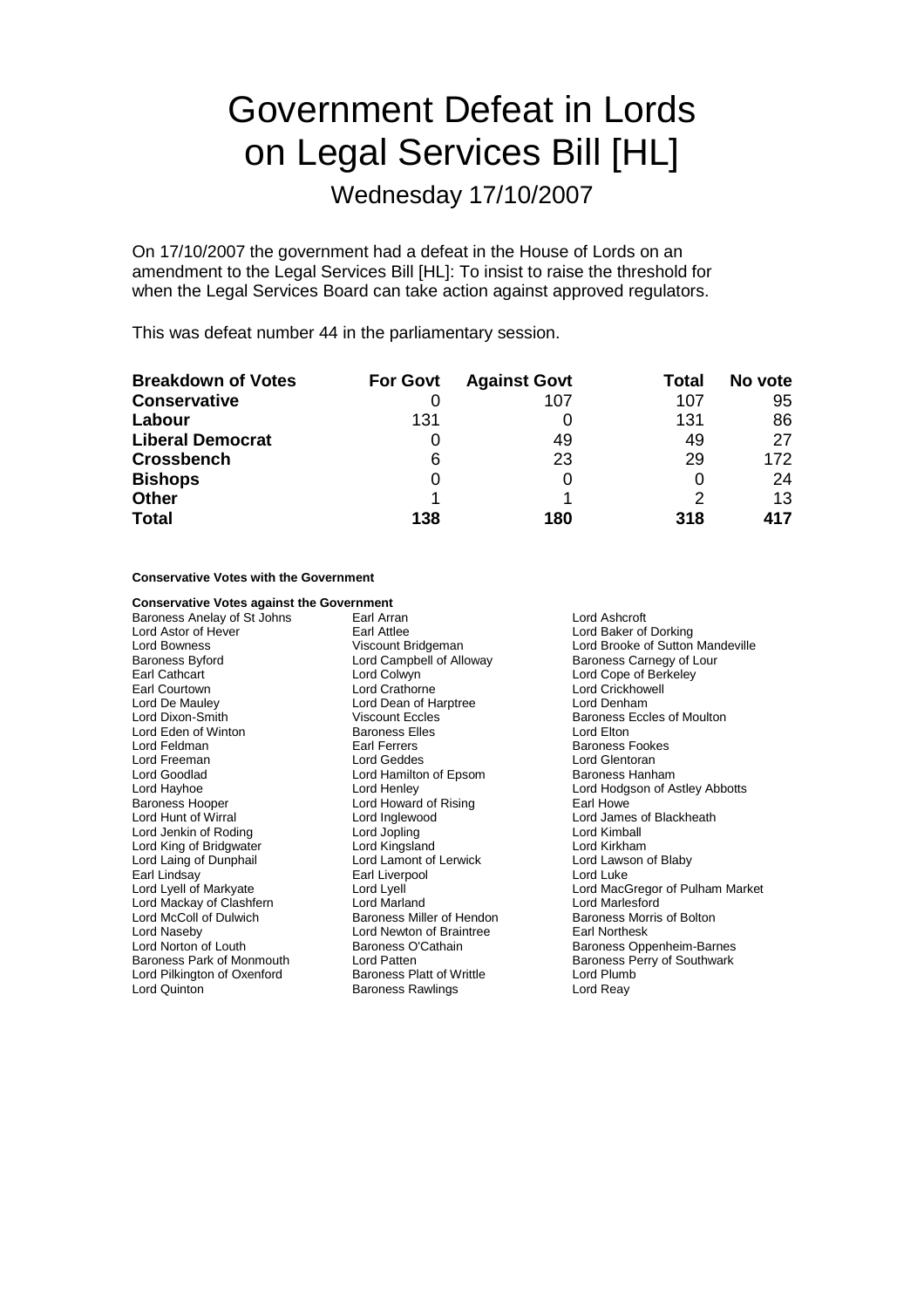Lord Rees Lord Roberts of Conwy Lord Rotherwick Lord Sanderson of Bowden Baroness Seccomb<br>Lord Selsdon Baroness Sharples Lord Selsdon **Baroness Sharples** Lord Shaw of Northstead<br>
Baroness Shephard of Northwold Lord Skelmersdale Lord Soulsby of Swaffham Lord St John of Fawsley Lord Stewartby<br>
Baroness Thatcher Lord Trefoarne er Baroness Thatcher Lord Trefgarne Mission and Viscount Trenchard<br>
Lord Trimble Viscount Ullswater Baroness Verma Lord Waddington **Lord Wade of Chorlton Baroness Wilcox**<br> **Lord Windlesham** 

Viscount Ullswater<br>
Lord Wade of Choriton<br>
Lord Wakeham Lord Windlesham

**Labour Votes with the Government**<br>Lord Acton

Lord Bernstein of Craigweil Lord Clinton-Davis **Lord Corbett of Castle Vale**<br>
Lord Darzi of Denham **Baroness David** Lord Harris of Haringey **Lord Hart of Chilton Lord Hart of Chilt**<br>Lord Haworth **Chilton Lord Hart Chilton Baroness Henig** Lord Hunt of Kings Heath Lord King of West Bromwich Lord Kirkhill<br>
Lord Leitch Lord Lipsev Baroness Morgan of Drefelin<br>Lord Patel of Blackburn Baroness Ramsay of Cartvale Baroness Smith of Gilmorehill<br>
Lord Snape<br>
Lord Stone of Blackheath<br>
Lord Strabolgi Lord West of Spithead<br>Lord Williams of Elvel

Baroness Adams of Craigielea Lord Adonis Lord Ahmed **Baroness Amos** Baroness Amos<br>
Baroness Andrews **Lord Archer of Sandwell** Baroness Ashton of Upholla Baroness Andrews **Example 2** Lord Archer of Sandwell **Baroness Ashton of Upholland**<br>Lord Bach Lord Barnett Lord Barnett **Lord Bassam of Brighton** Lord Barnett<br>
Baroness Billingham<br>
Lord Bilston<br>
Lord Bilston Lord Boyd of Duncansby Lord Bradley<br>
Lord Bradge Lord Brennan Lord Brennan Lord Brooke Lord Bragg and Lord Brennan Lord Brennan Lord Brennan Lord Brooke of Alverthorpe<br>
Lord Brookman Lord Burlison Lord Burlison Lord Campbell-Savours Lord Brookman Lord Burlison Lord Campbell-Savours Lord Darzi of Denham Baroness David<br>Lord Davidson of Glen Clova<br>Lord Davies of Oldham Lord Davies of Coity Baroness Dean of Thornton-I Lord Desai **Lord Dixon** Lord Dixon **Lord Dixon** Lord Donoughue<br>
Lord Drayson Lord Dubs Lord Dubs Lord Eatwell Lord Drayson Lord Dubs Lord Eatwell Lord Elder Lord Evans of Parkside Baroness Farrington of Ribbleton<br>
Lord Faulkner of Worcester Lord Foster of Bishop Auckland Lord Foulkes of Cumnock Lord Foster of Bishop Auckland Baroness Gale Baroness Gibson of Market Rasen Lord Giddens<br>Baroness Gould of Potternewton Lord Graham of Edmonton Lord Grocott Baroness Gould of Potternewton Lord Graham of Edmonton Lord Grocott<br>Lord Harris of Haringev Lord Hart of Chilton Lord Haskel Lord Haworth Baroness Henig Baroness Henig<br>Baroness Hollis of Heigham Baroness Henig Baroness Howells of St David Baroness Hollis of Heigham Lord Howarth of Newport Baroness Howells of St Davids<br>
Lord Howie of Troon Lord Hoyle Cord Hovels and Baroness of Woodside Lord Hoyle<br>
Lord Hunt of Chesterton<br>
Lord Irvine of Lairg Lord Hunt of Kings Heath Lord Hunt of Chesterton<br>
Lord Janner of Braunstone Lord Jones Baroness Jones of Whitchurch<br>
Lord King of West Bromwich Lord Kirkhill Lord Lord Lea of Crondall Lord Leitch Lord Lipsey Lord Lofthouse of Pontefract Lord Macdonald of Tradeston Baroness Massey of Darwen Lord Maxton Lord Maxton Baroness McDonagh<br>
Lord McIntosh of Haringey Lord McKenzie of Luton Lord Moonie Lord McIntosh of Haringey **Lord McKenzie of Luton** Lord Moonie<br>
Baroness Morgan of Drefelin Baroness Morgan of Huvton Lord Morris of Manchester Lord Patel of Blackburn Lord Pendry **Communist Communist Patel Baroness Pitkeathley**<br>
Lord Puttnam **Baroness Quin** Baroness Quin Baroness Quin<br>
Baroness Rendell of Babergh 
Baroness Rendell of Babergh

Lord Richard Lord Robertson of Port Ellen Lord Rooker Lord Rosser Lord Rowlands<br>
Baroness Scotland of Asthal **Baroness Royall of Blaisdon** Cord Sawyer<br>
Uiscount Simon Baroness Scotland of Asthal Lord Sewel Communication of Scount Simons Scotland of Asthal Lord Scount Simons Scotland Transmission Communication Communication Communication Communication Communication Communication Communic Baroness Taylor of Bolton Baroness Thornton Baroness Thornton Baroness Thornton Baroness Thornton Baroness Tho<br>Lord Truscott Lord Tomlinson Lord Triesman Lord Truscott Baroness Turner of Camden Baroness Vadera<br>Baroness Warwick of Undercliffe Lord Wedderburn of Charlton Lord Warner **Baroness Warwick of Undercliffe** Lord Wedder<br>Lord West of Spithead **Baroness Whitaker** Lord Whitty Lord Young of Norwood Green

Lord Skelmersdale **Shephard Control Lord Soulsby of Swaffham Prior**<br>
Lord Taylor of Holbeach<br>
Lord Taylor of Holbeach

Lord Clarke of Hampstead<br>Baroness Crawley Baroness Dean of Thornton-le-Fylde Lord Stone of Blackheath Lord Strabolgi Cord Strabolging Baroness Symons of Vernham Dean<br>
Lord Taylor of Blackburn Baroness Taylor of Bolton Baroness Thornton

**Labour Votes against the Government**